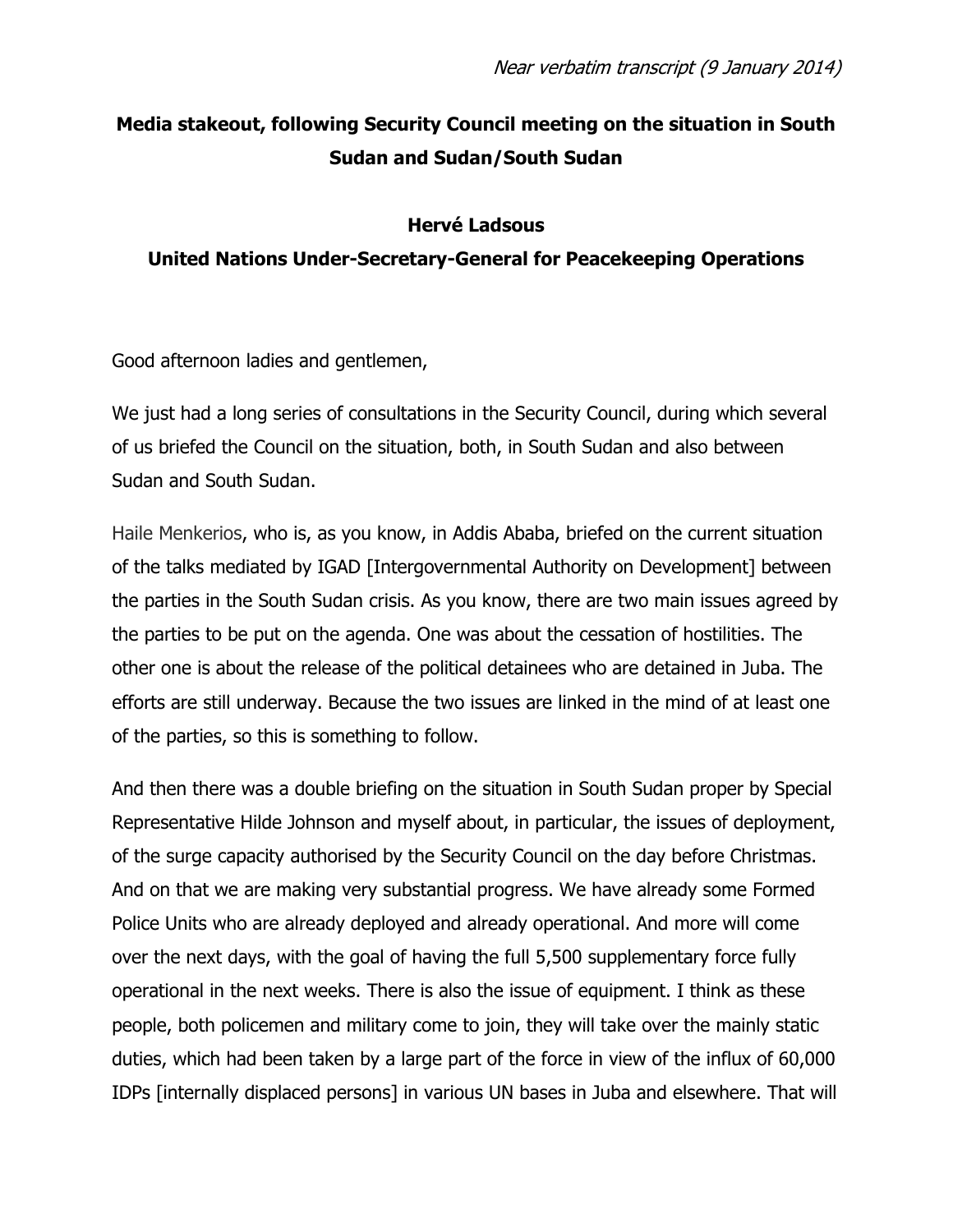free the units that are already there to go in more proactive patrolling around the bases and beyond.

Because, of course the situation in terms of violations of human rights remains terribly critical. We don't have consolidated figures, but we do see that there are probably 250,000 IDPs now in the country and thousands of refugees in some neighbouring countries. And, as for the victims, so far, we are not able to provide a final figure. But we do know that it will be very substantially in excess of the figure of 1,000 that we know for sure about.

The priorities now for the UN are very clearly in this situation to focus on protection of civilians, on human rights, and on helping our humanitarian colleagues to access those populations in need. These are the three items on which UNMISS is really concentrating all its efforts on right now.

# **Question: When you came here last time you said you were not getting proper cooperation from the South Sudan Government on the troop contributing countries. Has that changed?**

Thank you for raising that. Indeed, we had some worries that the Status of Forces Agreement of UNMISS was not completely respected, especially lately. And one particular item, but this is being addressed apparently, is the issue of authorization to fly to some of our bases, in particular Bor. But this is being corrected, and this has been taken up rather forcefully with the Government .

### **Question: No countries are being rejected now?**

There were initially some comments which had us worried, because certainly caveats about nationality of peacekeepers are unacceptable. But the situation has improved in the sense that the messages have been more open. So there is still work to do. But, anyway, we are in a position of deploying those troops that we intended to deploy to South Sudan.